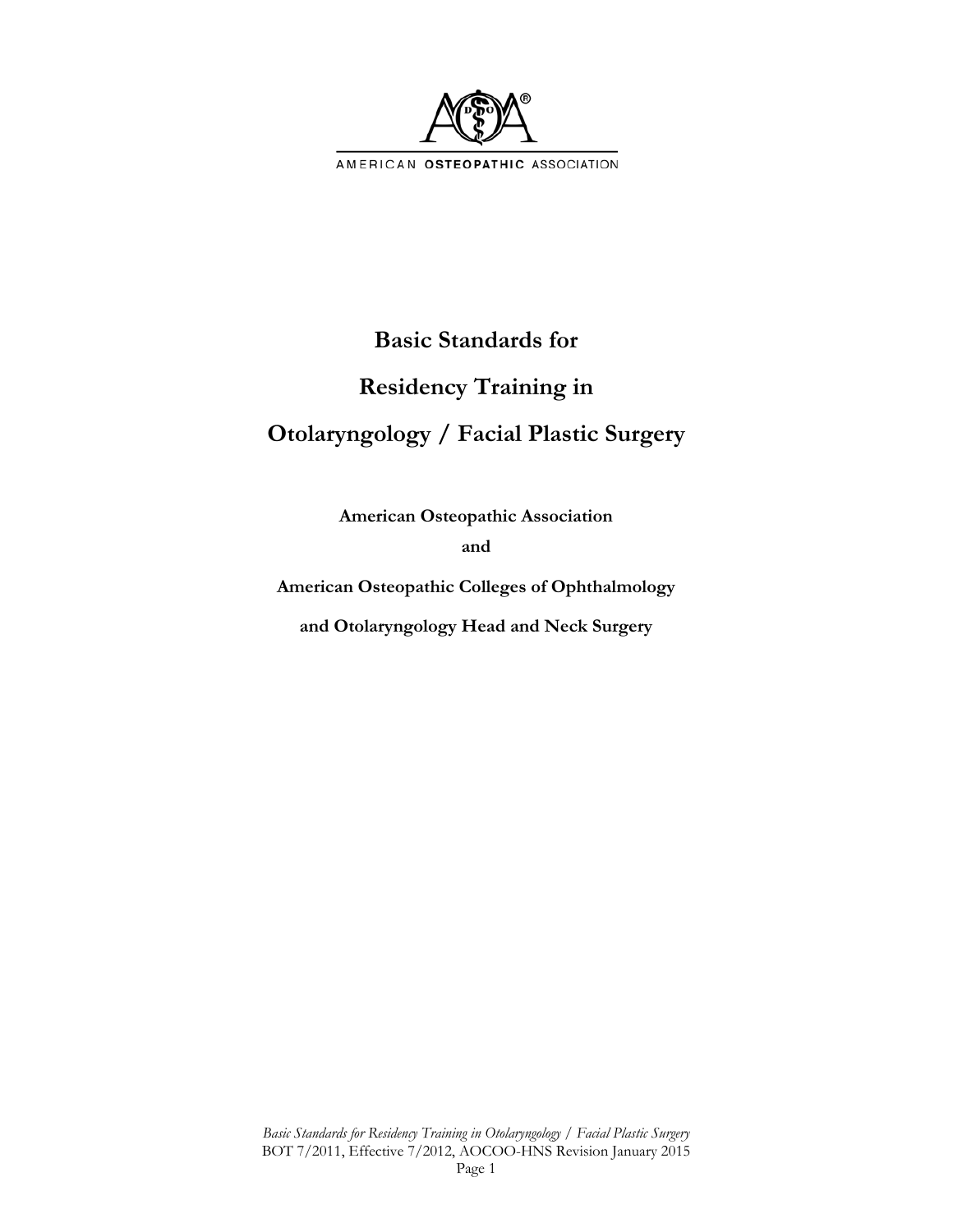# **Basic Standards for Residency Training** In Otolaryngology / Facial Plastic Surgery TABLE OF CONTENTS

| L.           |  |  |
|--------------|--|--|
| $\mathbf{H}$ |  |  |
|              |  |  |
|              |  |  |
| V            |  |  |
|              |  |  |
|              |  |  |
|              |  |  |
|              |  |  |
|              |  |  |
|              |  |  |
|              |  |  |
|              |  |  |
|              |  |  |
|              |  |  |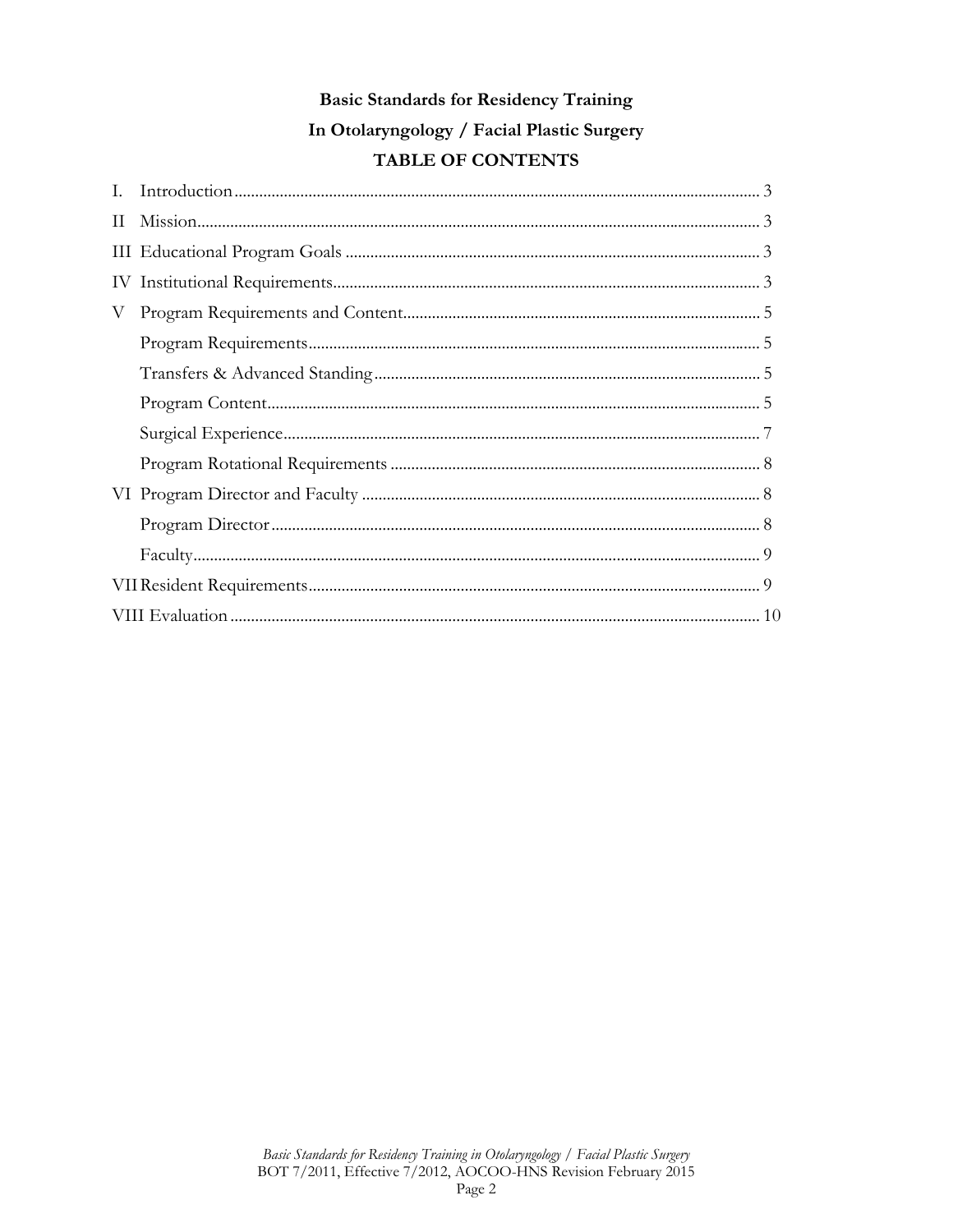# **I - INTRODUCTION**

These are the Basic Standards for Residency Training in Otolaryngology / Facial Plastic Surgery as established by the American Osteopathic Colleges of Ophthalmology and Otolaryngology Head and Neck Surgery (AOCOO-HNS) and approved by the American Osteopathic Association (AOA). These standards are designed to provide the osteopathic resident with advanced and concentrated training in otolaryngology / facial plastic surgery and to prepare the resident for examination for certification in Otolaryngology / Facial Plastic Surgery by American Osteopathic Boards of Ophthalmology and Otolaryngology-Head and Neck Surgery (AOBOO-HNS).

#### **II- MISSION**

The mission of the osteopathic otolaryngology / facial plastic surgery training program is to provide residents with comprehensive structured cognitive and clinical education that will enable them to become competent, proficient and professional osteopathic otolaryngologists/facial plastic surgeons.

## **III – EDUCATIONAL PROGRAM GOALS**

The goals of the osteopathic Otolaryngology/Facial Plastic Surgery program are to train residents to become proficient in the following core competencies:

- A. Osteopathic Philosophy and Osteopathic Manipulative Medicine: Integration and application of osteopathic principles into the diagnosis and management of patient clinical presentations.
- B. Medical Knowledge: A thorough knowledge of the complex differential diagnoses and treatment options for the patient with otolaryngic disease and the ability to integrate the applicable sciences with clinical experiences.
- C. Patient Care: The ability to rapidly evaluate, initiate and provide treatment for patients with acute and chronic otolaryngic conditions in both the inpatient and outpatient settings as well as promote health maintenance and disease prevention.
- D. Interpersonal and Communication Skills: Use of clear, sensitive and respectful communication with patients, patients' families and members of the health care team.
- E. Professionalism: Adherence to principles of ethical conduct and integrity in dealing with patients, patients' families and members of the health care team.
- F. Practice-Based Learning and Improvement: Commitment to lifelong learning and scholarly pursuit in Otolaryngology/Facial Plastic Surgery for the betterment of patient care.
- G. Systems-Based Practice: Skills to lead health-care teams in the delivery of quality patient care using all available resources.

#### **IV – INSTITUTIONAL REQUIREMENTS**

- 4.1 There must be a minimum volume of one hundred (100) major otolaryngology surgical cases per year for each resident in training that consist of head and neck, intra-nasal and sinus, broncho-esophagology, and otologic procedures, combined with seventy-five (75) major facial plastic surgery cases per year for each resident in training.
- 4.2 The institution's department/section of Otolaryngology/Facial Plastic Surgery shall have at least one (1) physician certified in Otolaryngology/Facial Plastic Surgery by the AOA and a second physician certified in Otolaryngology/Facial Plastic Surgery by the AOA or the American Board of Otolaryngology.

*Basic Standards for Residency Training in Otolaryngology / Facial Plastic Surgery*  BOT 7/2011, Effective 7/2012, AOCOO-HNS Revision January 2015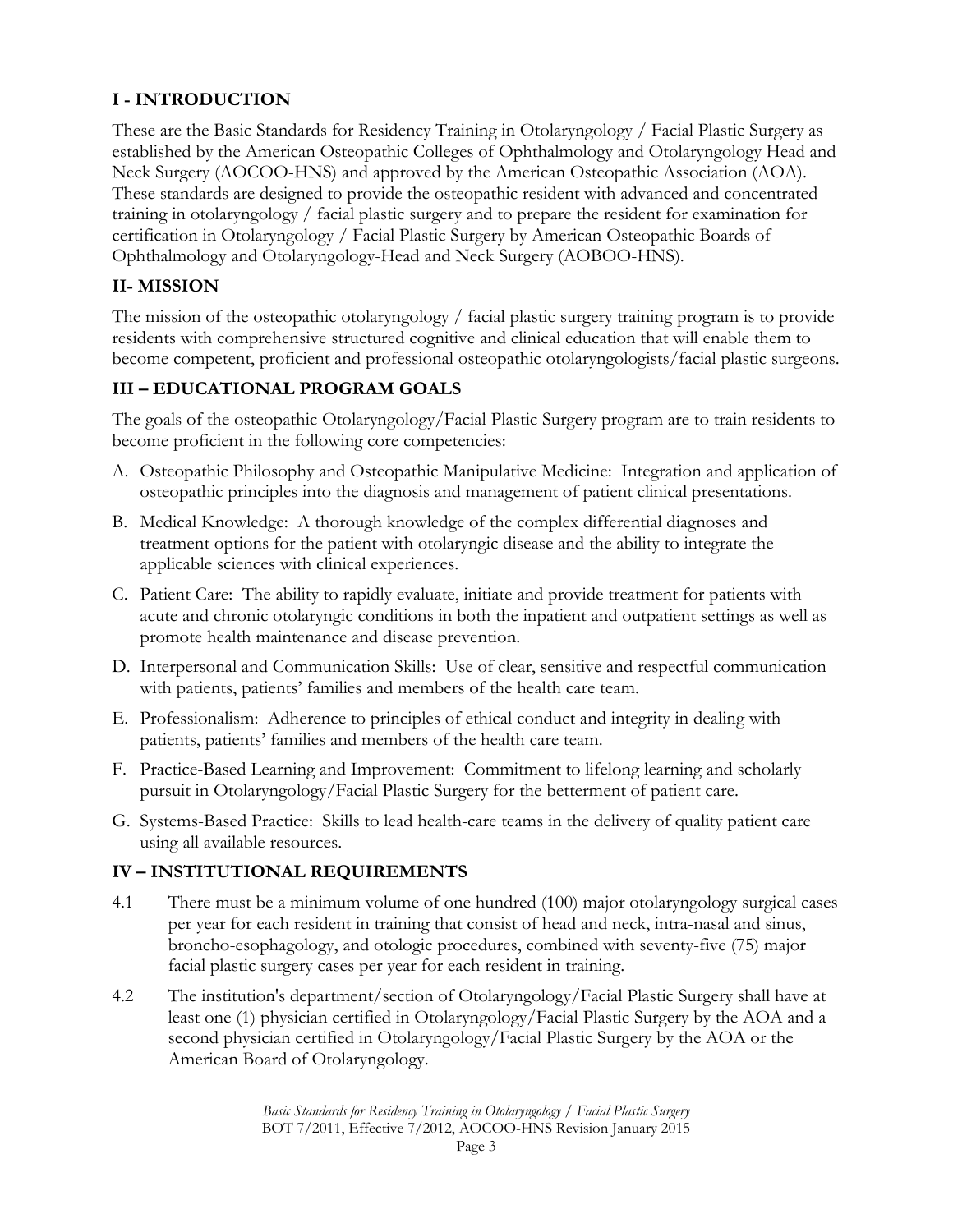- 4.3 The program must maintain a list of learning objectives to indicate learning expectations at yearly training levels and provide it to the residents annually.
- 4.4 The program must maintain a written curriculum and provide it to the residents annually. Sample curriculum is available at www.aocoohns.org.
- 4.5 The institution/program must maintain a file for each resident containing, at minimum:
	- 1. Ambulatory logs;
	- 2. Procedure logs;
	- 3. Monthly rotation evaluation forms;
	- 4. Quarterly program director evaluations;
	- 5. Semiannual ambulatory evaluations;
	- 6. Semi-annual reviews
	- 7. In-service exam scores
- 4.6 The institution must provide the time and resources for each resident to attend the Annual Clinical Assembly or another educational program sponsored by the AOCOO-HNS at least once during their residency.
- 4.7 The institution must arrange for each resident to take the annual in-service exam.
- 4.8 The program must be represented each year at the annual AOCOO-HNS Program Directors Work Shop and annual College sponsored Faculty Development Course.
- 4.9 The institution must provide access to a temporal bone lab facility, staffed, and organized to provide quality otolaryngology training.
- 4.10 The institution must provide access to post-graduate courses in allergy, facial plastic surgery, head and neck surgery, laser surgery, and temporal bone surgery when clinical and didactic material is not available at the base institution.

#### **V - PROGRAM REQUIREMENTS AND CONTENT**

#### **A. Program Requirements**

5.1 The residency training program in Otolaryngology/Facial Plastic Surgery must be sixty (60) months in duration.

#### **B. Transfers and Advanced Standing**

- 5.1 The program must receive documentation from previous program director confirming that the resident has achieved a specific level of training, and receive an endorsement from the new program director recommending advanced standing for a specific block of time.
- 5.2 The program is required to provide verification of residency education for residents who may leave the program prior to completion of their education.
- 5.3 Requests for advanced standing and time allotted for such requests shall be considered on a case-by-case basis. The AOCOO-HNS Council of Medical Education shall review all applications and make recommendations. Advanced standing credit is applicable only for training received at the institution immediately prior to the program to which the resident is requesting transfer.

#### **C. Program Content**

*Basic Standards for Residency Training in Otolaryngology / Facial Plastic Surgery*  BOT 7/2011, Effective 7/2012, AOCOO-HNS Revision February 2015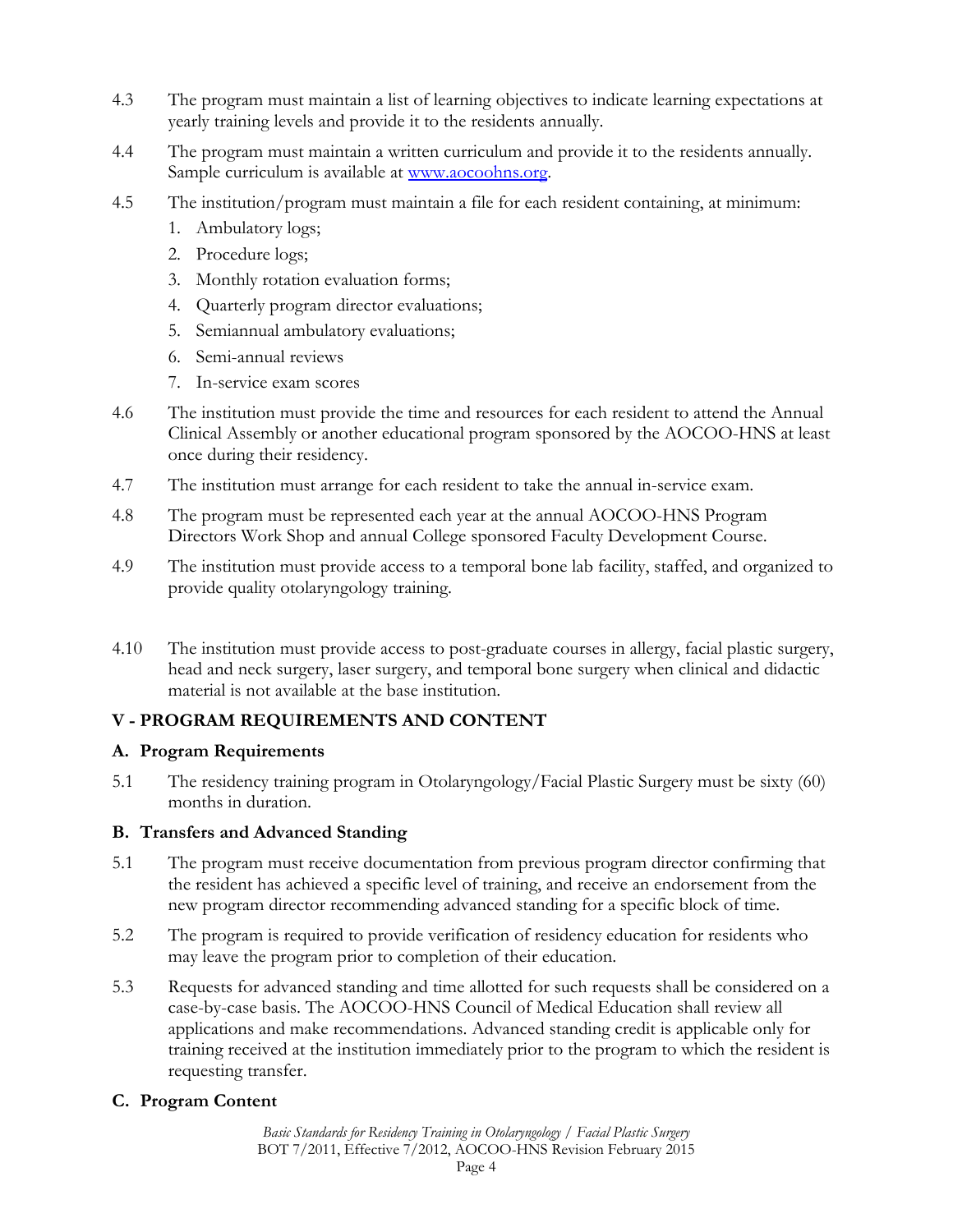- 5.1 Osteopathic Philosophy & Manipulative Medicine
	- a. Training in osteopathic principles and practice must be provided in both structured educational activities and clinical formats.
	- b. Residents must complete an OPP/OMM curriculum.
- 5.2 Medical Knowledge
	- a. The formal structure of educational activities must include monthly journal clubs.
	- b. The formal structure of educational activities must include structured faculty didactic participation.
	- c. Attendance at required educational activities must be documented.
	- d. Residents must participate in the Otolaryngology/Facial Plastic Surgery structured educational activities throughout their training program, including during the OGME-1 Year.
	- e. Each resident must participate in Otolaryngology/Facial Plastic Surgery board review, either in the form of an ongoing program, or by the program sponsoring the resident's attendance at an Otolaryngology/Facial Plastic Surgery board review course.
	- f. By the completion of the Otolaryngology/Facial Plastic Surgery residency program, each resident must have completed an formal basic science course (at minimum 100 hours) and demonstrate competency in the basic sciences, medical and surgical knowledge in the following areas:

Morphology, physiology, pharmacology, pathology, microbiology biochemistry, genetics, and immunology relevant to the head and neck; the upper respiratory and upper alimentary systems; the communication sciences, including knowledge of audiology and speech-language pathology; the chemical senses and allergy, endocrinology, and neurology as they relate to the head and neck; and voice sciences as they relate to laryngology.

#### 5.3 Patient Care

- a. The resident must have training and experience in comprehensive histories and physicals, including structural examinations, with emphasis on the head and neck and related systems.
- b. The resident must have training and experience in the following surgical procedures: Head and Neck, (Salivary Glands, Nose and maxilla, Lips, Oral cavity, Neck, Larynx) Otologic, Facial Plastic and Reconstructive, Congenital anomalies, Laser, Endoscopy, to include, at minimum: indications; contraindications; complications; limitations and evidence of competent performance.
- c. The resident must have training and experience in the interpretation, indications, contraindications and complications of audiologic, vestibular, and vocal function testing; biopsy and fine needle aspiration techniques; and other clinical and laboratory procedures related to the diagnosis of diseases and disorders of the upper airway and digestive tract and the head and neck.
- d. The resident must have training and experience in the management of congenital, degenerative, idiopathic, infectious, inflammatory, toxic, allergic, immunologic, vascular, metabolic, endocrine, neoplastic, foreign body and traumatic states; airway management, resuscitation, local/regional anesthesia, sedation; universal precaution techniques to include, at minimum: indications; contraindications; complications; limitations and evidence of competent performance.

*Basic Standards for Residency Training in Otolaryngology / Facial Plastic Surgery*  BOT 7/2011, Effective 7/2012, AOCOO-HNS Revision February 2015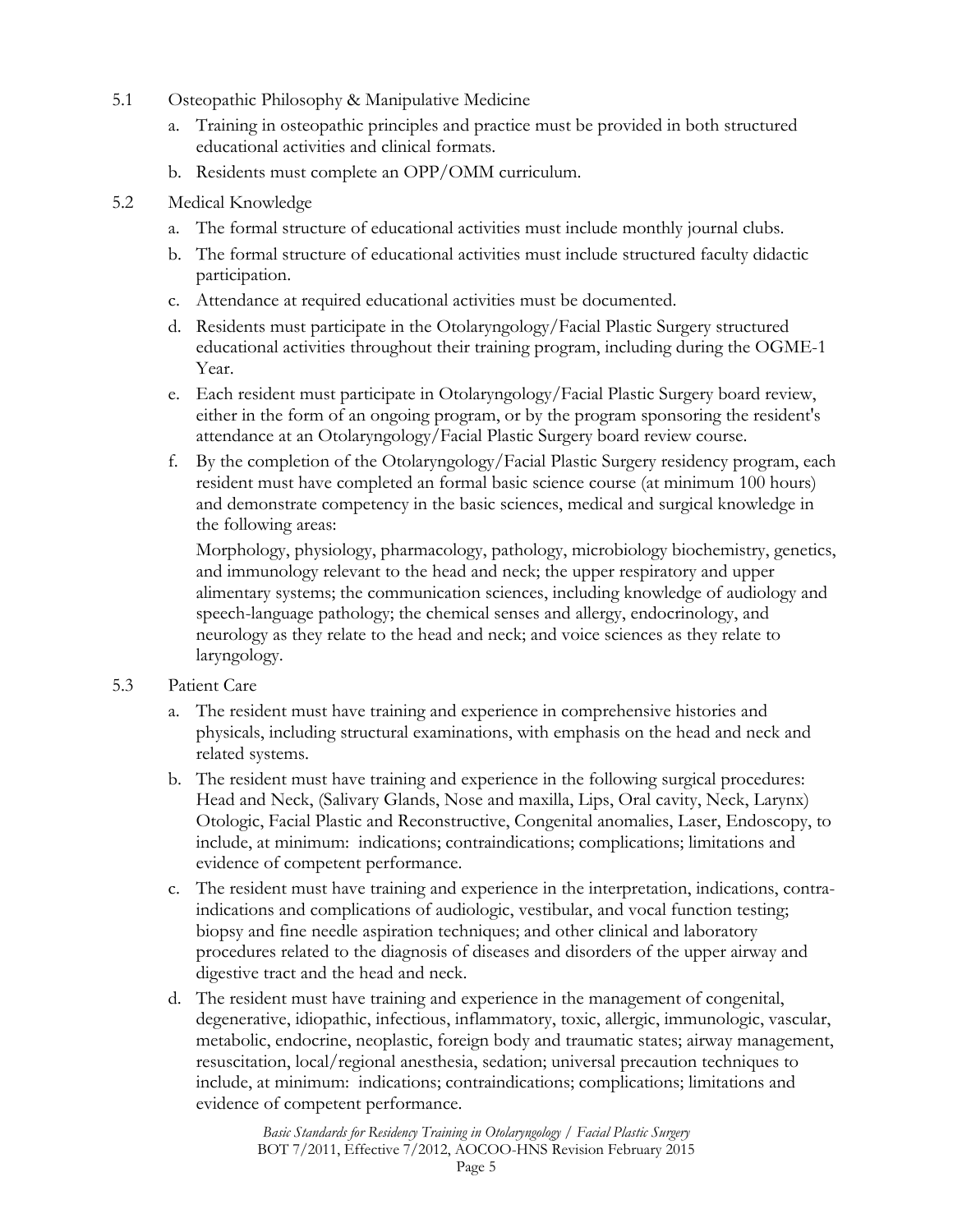- e. The resident must have training and experience in operative intervention, and preoperative and postoperative care of the following major categories:
	- 1. General otolaryngology, including pediatric otolaryngology, rhinology, bronchoesophagology and laryngology;
	- 2. Head and neck oncologic surgery;
	- 3. Facial plastic and reconstructive surgery of the head and neck;
	- 4. Otology and neurotology.
- f. The resident must have training and experience to competently perform habilitation and rehabilitation techniques and procedures, in the areas of respiration, deglutition, chemoreception, balance, speech, as well as auditory measures such as hearing aids and implantable devices.
- g. The resident must have training and experience to diagnose and apply therapeutic techniques involving endoscopy of the upper airway and digestive tract, including rhinoscopy, laryngoscopy, esophagoscopy, and bronchoscopy, as well as the associated application of stroboscopes, lasers, mechanical debriders, computer-assisted guidance devices, and nerve integrity monitors.
- h. The resident must have training and experience in therapeutic radiology and the interpretation of x-rays, CT scan, MRI and other imaging modalities of the head and neck and thorax including: temporal bone skull, nose, paranasal sinuses, salivary glands, thyroid gland, larynx, neck, lungs, and esophagus.
- i. The resident must have training and experience with state-of-the-art advances and emerging technology in otolaryngology and head-and-neck surgery;
- 5.4 Interpersonal and Communication Skills
	- a. The resident must have training in communication skills with patients, patient families and other members of the health care team, including patients with barriers to communication, such as sensory impairments, dementia, language and cultural differences.
- 5.5 Professionalism
	- a. The resident must have training in health care disparities.
- 5.6 Practice-Based Learning and Improvement
	- a. The resident must have training in teaching skills.
	- b. The resident must have training in the use of electronic health records.
	- c. The resident must have learning activities and participation in quality improvement processes.
	- d. The resident must have learning activities in medical research throughout the program including, at minimum: research types and methodology; biostatistics; health services research and interpretation of medical literature.
	- e. The resident must complete scholarly projects as required by the AOCOO-HNS and approved by the program director.
- 5.7 Systems-Based Practice
	- a. The resident must have training in practice management.
	- b. The resident must have training in health policy and administration.

*Basic Standards for Residency Training in Otolaryngology / Facial Plastic Surgery*  BOT 7/2011, Effective 7/2012, AOCOO-HNS Revision February 2015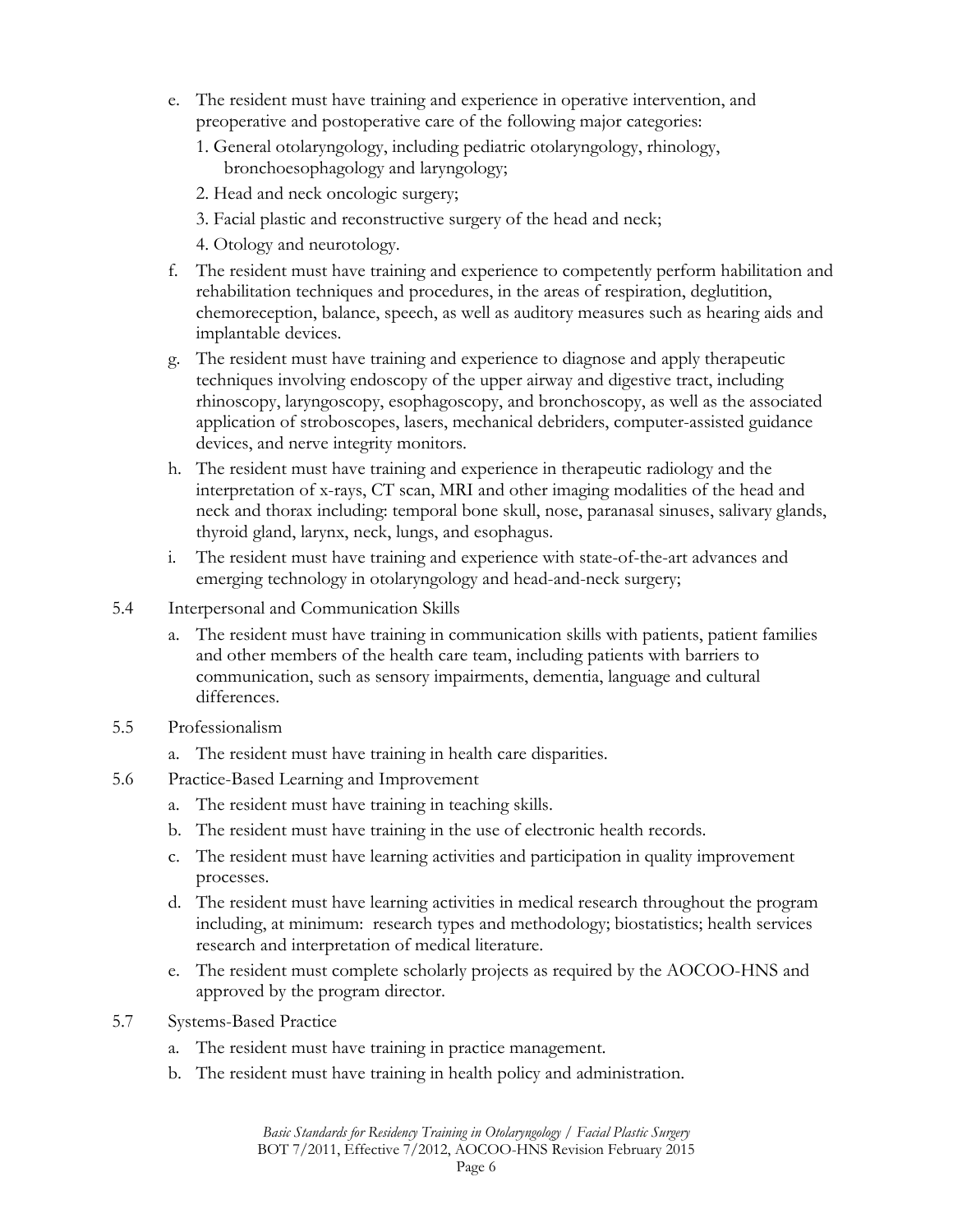#### **D. Surgical Experience**

- 5.1 Residents must have major technical and patient care responsibilities in surgery (including laser surgery). Each resident must perform as primary surgeon at least the following required number of operative procedures prior to graduation:
	- a. Head and neck: 25 major per year
	- b. Otology: 20 major per year
	- c. Plastic and reconstructive: 35 major per year
	- d. Endoscopic sinus surgery: 25 major per year
	- e. Congenital anomalies: 3 major per year
	- f. Laser pertaining to all categories: 10 per year
- 5.2 The program director is responsible for verifying the surgical experiences of each resident, to include the number of cases in each category where the resident has served as the primary surgeon or the assistant surgeon (surgical logs).
- 5.3 Equivalent distribution of categories and procedures among the residents must be demonstrated. Significantly unequal experience in volume and/or complexity of cases managed by the residents will be considered serious noncompliance with these requirements.

#### **E. Program Rotational Requirements**

- 5.1 The first year of Osteopathic graduate medical education (OGME-1) training must contain the following required elements:
	- a. 4 months hospital-based general surgery;
	- b. 1 month medical pediatrics;
	- c. 1 month anesthesia;
	- d. 1 month intensive care unit;
	- e. 1 month emergency room;
	- f. 1 month surgical subspecialty (neurological, vascular, maxillofacial, plastic, cardiovascular, general);
	- g. 1 month medical subspecialty (pulmonary, neurology, family medicine, gastroenterology, dermatology, internal medicine, ophthalmology);
	- h. 2 months Elective (from surgical subspecialty or medical subspecialty lists above).
- 5.2 During OGME-2-OGME-5 training years the resident must have the following rotations:
	- a. Otology
	- b. Rhinology
	- c. Laryngology
	- d. Head and Neck
	- e. Facial Plastic surgery
	- f. Pediatric Otolaryngology
	- g. Otolaryngic Allergy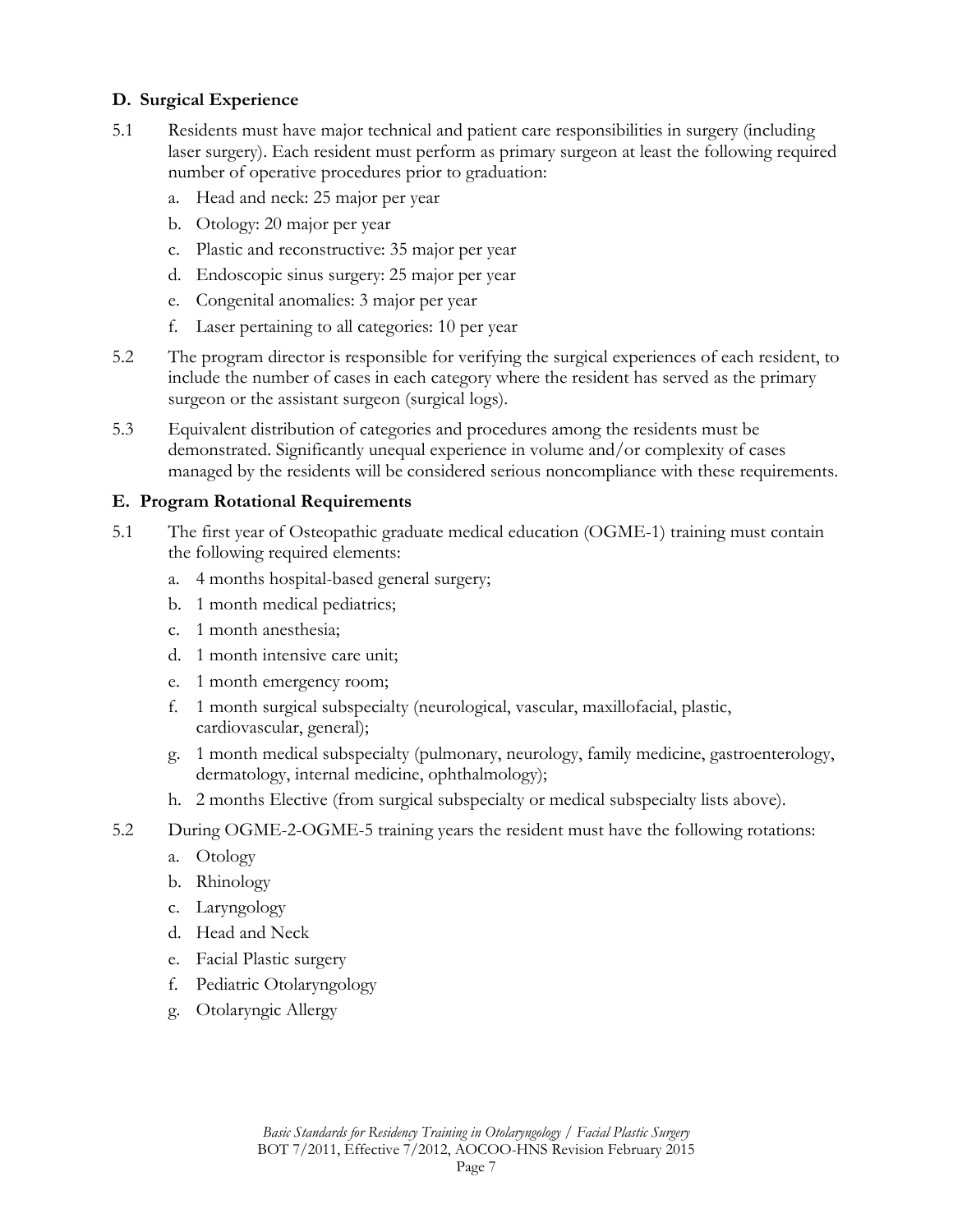#### **VI – PROGRAM DIRECTOR AND FACULTY**

#### **A. Program Director**

- 6.1 The program director must be certified in Otolaryngology/Facial Plastic Surgery by the AOA through the American Osteopathic Boards of Ophthalmology and Otolaryngology-Head and Neck Surgery.
- 6.2 The program director must have a minimum of three (3) years of clinical experience in Otolaryngology/Facial Plastic Surgery following certification by the AOA or request special consideration by the AOCOO-HNS Council of Medical Education;
- 6.3 The program director must be in active clinical practice in Otolaryngology/Facial Plastic Surgery.
- 6.4 The program director must be an active member of the AOCOO-HNS.
- 6.5 The program director's authority in directing the residency training program must be defined in the program documents of the institution.
- 6.6 The program director must comply with procedures and requests of the Council on Medical Education.
- 6.7 The program director must have compensated dedicated time to administer the training program.
- 6.8 The program director must complete *SUBMIT* an annual report for each resident *TO THE AOCOO-HNS* and review it with the resident. Final *ANNUAL R*eports must be submitted within 30 days of training completion.
- 6.9 The program director must attend the annual AOCOO-HNS Program Director Workshop, held during the ACA, at a minimum of once every other year. In the intervening years, the program director must assign a designee who is actively involved in the training program, to attend the workshop in his or her place.
- 6.10 The program director must attend the annual AOCOO-HNS-sponsored Faculty Development Course as follows: the program director must attend two (2) out of three (3) programs and assign other faculty involved in the training program to attend one (1) out of five (5) annual faculty development programs.
- 6.11 The program director must notify the AOCOO-HNS of the resident's entry into the training program and the names of all residents in the program by submitting a resident list annually on a form furnished by AOCOO-HNS.
- 6.12 The program director must maintain an e-mail address and provide it to the AOCOO-HNS.
- 6.13 The program director must arrange for the residents to take the in-service examination on an annual basis and to provide, each year, the test results to the AOCOO-HNS Council of Medical Education.
- 6.14 The program director must review the results of the annual in-service examination with each resident by the end of the training year.

## *6.15 THE PROGRAM DIRECTOR HAS THE RESPONSIBILITY AND AUTHORITY TO PROMOTE A RESIDENT.*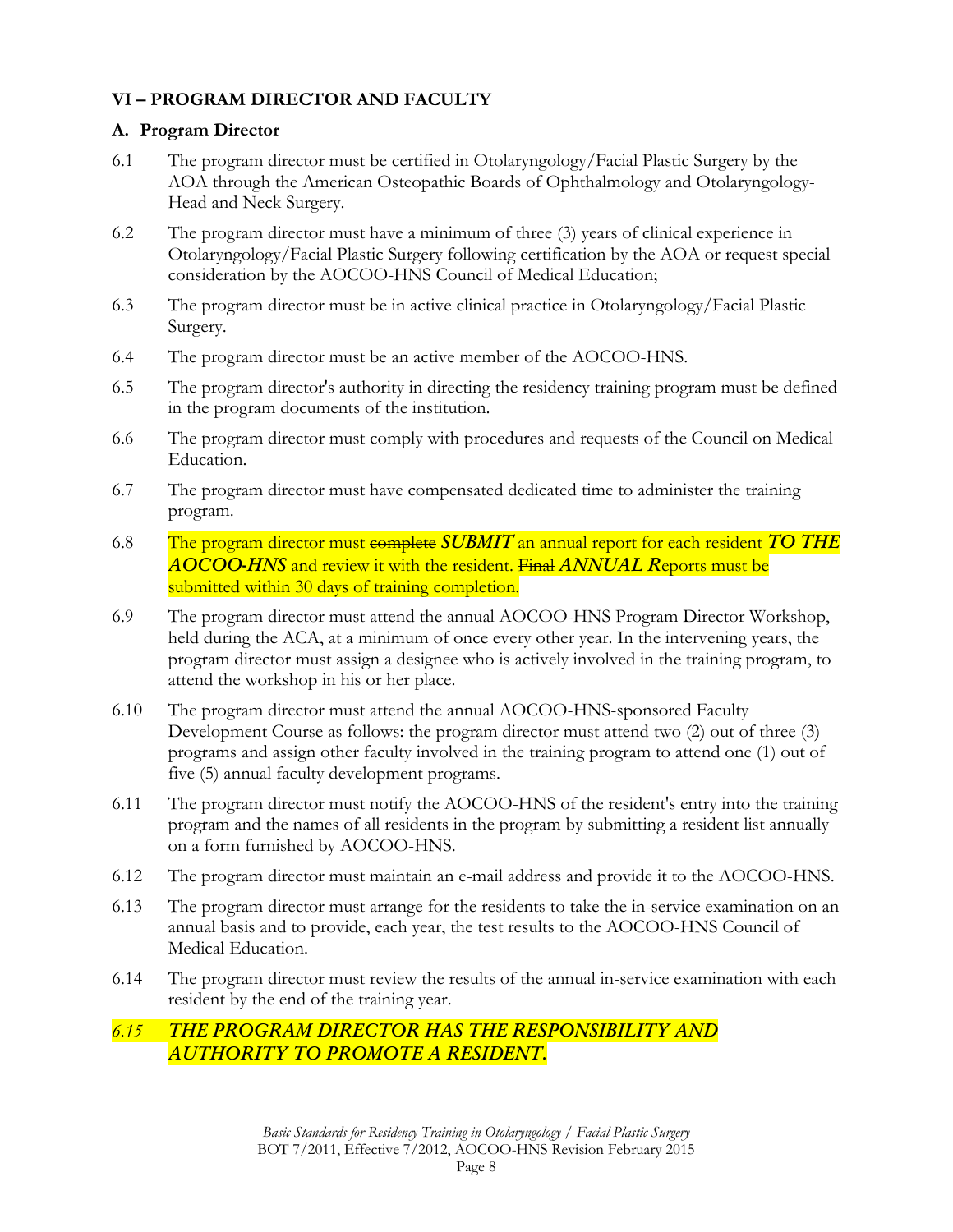## *6.6 THE PROGRAM DIRECTOR HAS THE RESPONSIBILITY TO DESIGNATE THE RESIDENT AS TRAINING COMPLETE.*

- **B. Faculty**
- *6.1 FACULTY MUST MAINTAIN CURRENT CERTIFICATION OR BE BOARD ELIGIBLE BY THE AOA OR APPROPRIATE ALLOPATHIC BOARD AGENCY.*
- 6.2 Faculty must make available non-clinical time to provide instruction to residents. Faculty must participate in the academic educational programs such as formal lectures, case conferences, journal clubs, book clubs, and board review.

#### **VII – RESIDENT REQUIREMENTS**

- 7.1 The residents must be members of the AOCOO-HNS.
- *7.2 THE RESIDENT MUST MAINTAIN AND ACCURATELY COMPLETE RECORDS OF THEIR EDUCATIONAL ACTIVITIES IN THE REQUIRED SURGICAL LOG FORMAT.*
- *7.3 SURGICAL LOGS MUST BE RECORDED FROM SURGERY PERFORMED AT THE BASE AND AFFILIATE SITES, AND MUST BE REVIEWED AND VERIFIED SEMI-ANNUALLY BY THE PROGRAM DIRECTOR.*
- *7.4 THE SURGICAL LOGS MUST DOCUMENT THE FULFILLMENT OF THE REQUIREMENTS OF THE PROGRAM, DESCRIBING THE SCOPE, VOLUME, AND VARIETY AND PROGRESSIVE RESPONSIBILITY OF THE RESIDENT.*
- 7.5 The residents must submit an annual resident report *THE YEAR-END ANNUAL SURGICAL LOG* to the AOCOO-HNS *PROGRAM DIRECTOR* within thirty (30) days of completion of each training year.
- 7.6 *THE CURRICULUM MUST ADVANCE RESIDENTS' KNOWLEDGE OF THE BASIC PRINCIPLES OF RESEARCH THROUGH SCHOLARLY ACTIVITY. SCHOLARLY ACTIVITY IS REQUIRED OF ALL RESIDENTS DURING THEIR TRAINING. SCHOLARLY ACTIVITY ENTAILS CONTRIBUTION TO KNOWLEDGE THAT IS AVAILABLE TO THE DISCIPLINE OF OTOLARYNGOLOGY/FACIAL PLASTIC SURGERY OR ITS SUBSPECIALTY AREAS. TO BE RECOGNIZED AS SCHOLARLY THE PROJECT MUST BE SHARED WITH PEERS AND SUBJECT TO PEER REVIEW. EACH RESIDENT IS REQUIRED TO OBTAIN 3 POINTS BY THE COMPLETION OF THEIR FOURTH YEAR OF TRAINING. PROJECTS WITH THEIR POINTS VALUES ARE TO BE APPROVED BY THE PROGRAM DIRECTOR IN ADVANCE OF COMPLETION AND SUBMITTED ON THE PROGRAM DIRECTOR'S ANNUAL REPORT (SEE APPENDIX II FOR PROJECT AND POINT RECOMMENDATIONS). THE SPONSORING INSTITUTION AND PROGRAM SHOULD ALLOCATE ADEQUATE EDUCATIONAL RESOURCES TO FACILITATE RESIDENT'S INVOLVEMENT IN SCHOLARLY ACTIVITY.*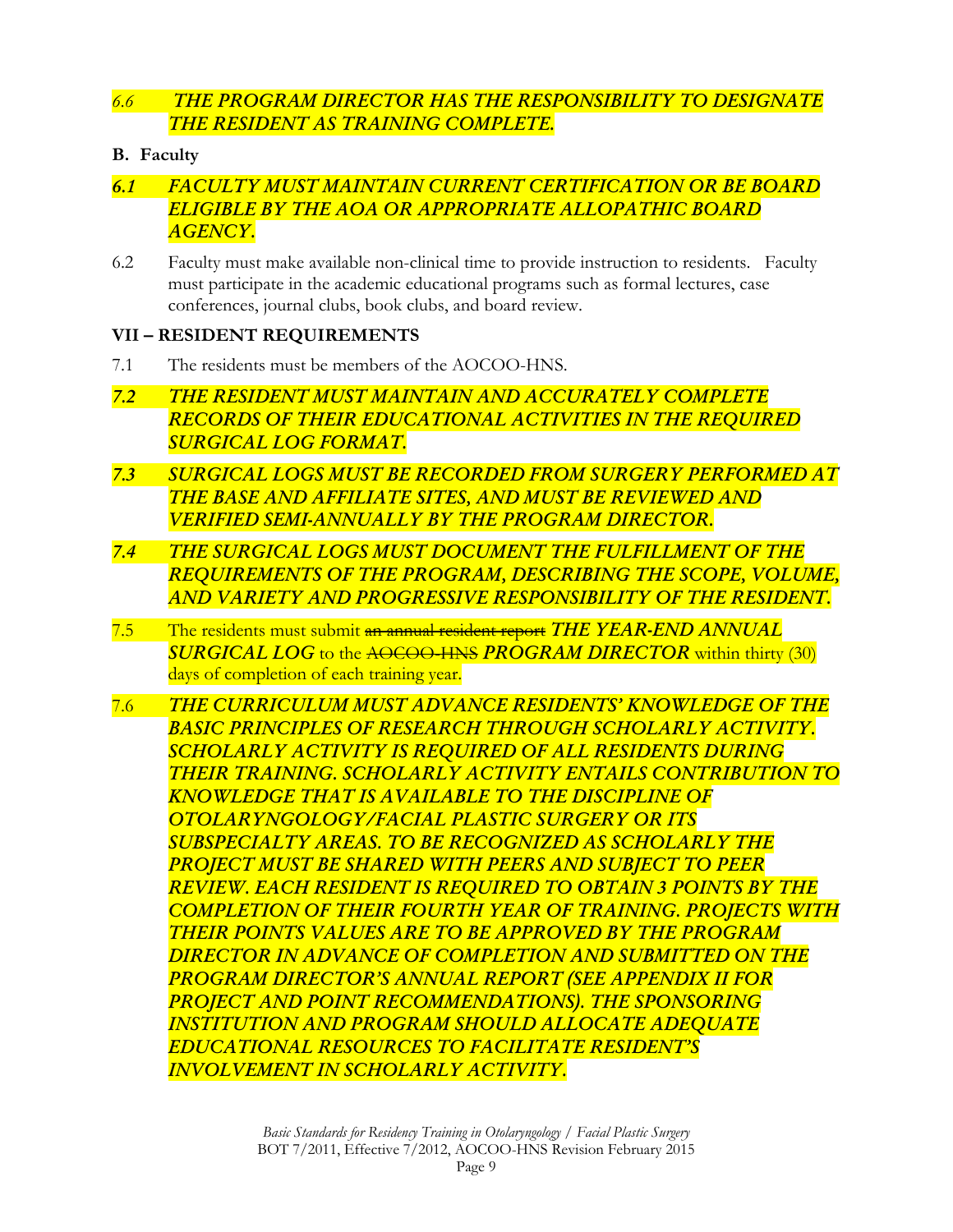- 7.7 The residents must attend a minimum of 70 percent of all meetings as directed by the program director.
- 7.8 The residents must participate in hospital committee meetings as directed by the program director.
- 7.9 The residents must participate each year in the annual Resident In-Service Examination.
- 7.10 The residents must maintain certification in advanced cardiac life support throughout the residency.
- 7.11 The residents must attend the AOCOO-HNS Annual Clinical Assembly or another AOCOO-HNS continuing education program once during the training program.
- 7.12 The resident must maintain a current e-mail address and provide it to the AOCOO-HNS upon entering the program.
- 7.13 The resident must complete a suitable home study course approved by the program director during the OGME-2, OGME-3, and OGME-4 training years. Documentation of the entire home study course is required by the end of the OGME-4 year of training. The residents must review the home study course in a group fashion, and to review it twice during the training program.

#### **VIII – EVALUATION**

- 8.1 The faculty and residents must evaluate the program and curriculum annually to ensure that it is consistent with the current goals of the program and further address, at minimum: aggregate performance on the annual Resident In-Service Examination; pass rates on the AOBOO-HNS certification examination; resident retention rates in the program; percent of graduates completing the program in 60 months; placement of graduates and professional accomplishments of graduates.
- 8.2 All evaluations must be signed by the person completing the evaluation, the program director and the resident.
- 8.3 The program director or a designee must meet with the resident semiannually to review and document the resident's progress.
- 8.4 At the end of each training year, the program director, with faculty input, must determine whether each resident has the necessary qualifications to progress to the next training year or be considered training/program complete.
- 8.5 At the end of each training year, the program director and the resident must complete and send an Annual Report to the AOCOO-HNS within thirty (30) days of completion of each training year. The annual report consists of: the resident segregated totals (Logs), the program directors report, the professional paper, the home study verification, and in-service exam scores. Delinquent annual reports will not be reviewed until a delinquency fee is paid as determined by the AOCOO-HNS 's administrative policies.
- 8.6 The resident must prepare an annual professional paper during the OGME 2, OGME 3, and OGME 4 years of training that is either an original contribution or a case report. Original contributions must document original clinical or applied research. Case reports must document unusual clinical presentations with newly recognized or rarely reported features. The length of the annual professional paper shall be of publishable quality, at least 1500 words, double-spaced, and with references required for all material derived from the works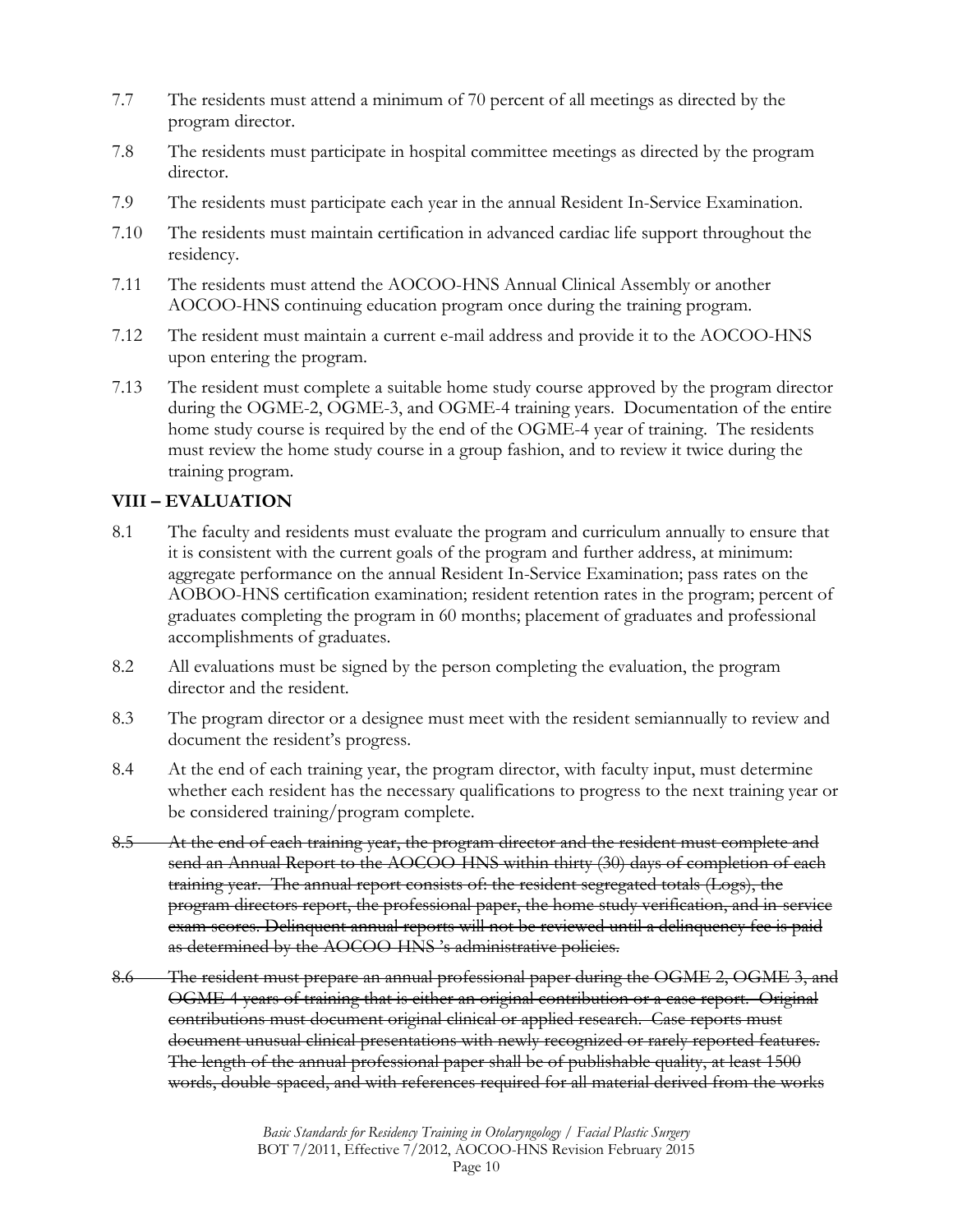of others. The annual paper shall be submitted to the AOCOO-HNS Council of Medical Education as part of the annual report.

- 8.7 In lieu of one (1) paper, the resident may submit one (1) of the following alternatives:
	- 1. Poster presentation at the AOCOO-HNS annual clinical assembly, which has been reviewed and approved by the program director. The poster must be submitted to the AOCOO-HNS Council of Medical Education with picture(s) of the poster and an outline of the contents.
	- 2. Provide documentation of satisfactory completion of a university level statistics course taken in the current or prior year. The statistics course must be approved by the AOCOO-HNS Council of Medical Education.

Or

In place of two annual papers, residents may do a substantive research project during the OGME 2-4 years of training. To participate in such research, the resident must submit an outline of the research project with the first year annual report, and the completed research project with the second year annual report. The completed research project must be submitted to the AOCOO-HNS Council of Medical Education in a publishable format. In all instances research projects must be approved and monitored by the program director.

Institutional Review Board (IRB) or Ethics Committee approval for any research involving human or animal subjects must be obtained prior to the institution of research. Additionally, all research must meet all local, state and federal regulations.

- 8.5 Residents' identities in faculty evaluations must remain confidential.
- 8.6 Program Directors and Faculty performance must be reviewed on an annual basis.
- 8.7 Information provided by residents must be included as part of the assessment of faculty performance.
- 8.8 The program must have a remediation policy for residents who are performing at an unsatisfactory level.
- 8.9 All newly approved residency training programs will be given a maximum of thirty six (36) months continuing approval following the first inspection which occurs twelve (12) months after the first resident begins the program.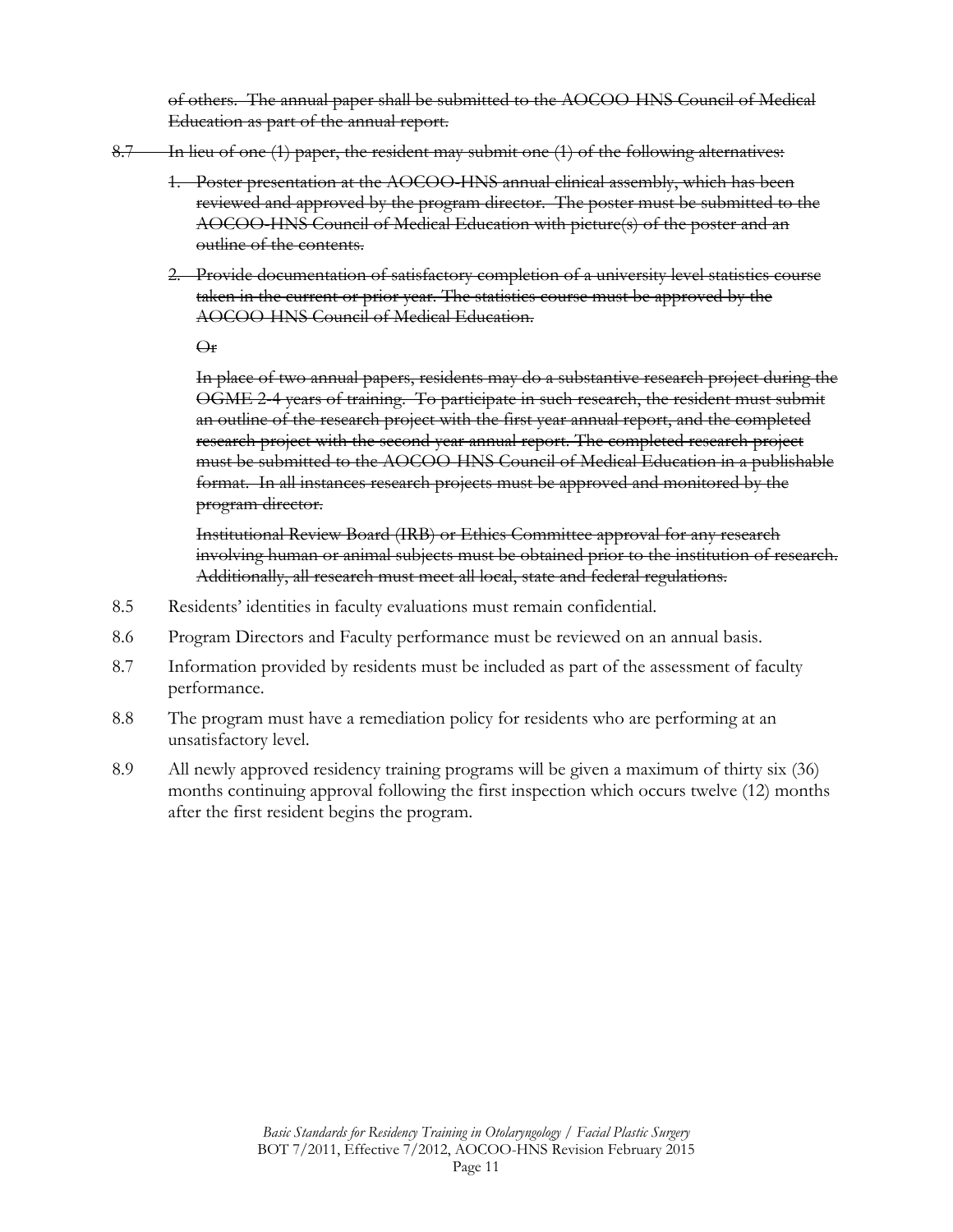# *APPENDIX ONE: ACCREDITATION*

*THE COUNCIL OF MEDICAL EDUCATION (C.O.M.E.) OF THE AMERICAN OSTEOPATHIC COLLEGES OF OPHTHALMOLOGY AND OTOLARYNGOLOGY-HEAD AND NECK SURGERY (AOCOO-HNS) IS THE BODY WHICH RECOMMENDS ITS RESIDENCY PROGRAMS FOR ACCREDITATION TO THE AMERICAN OSTEOPATHIC ASSOCIATION (AOA). THE C.O.M.E. HAS THE RESPONSIBILITY OF MAINTAINING THE STANDARDS OF TRAINING BY WHICH ALL OTOLARYNGOLOGY/FACIAL PLASTIC SURGERY RESIDENCY TRAINING PROGRAMS CAN BE MEASURED. ACCREDITED INSTITUTIONS AND PROGRAMS AGREE TO, AND MUST MEET OR EXCEED THE STANDARDS SET FORTH IN THE AOA BASIC DOCUMENTS AND THE AOCOO-HNS OTOLARYNGOLOGY/FACIAL PLASTIC SURGERY BASIC STANDARDS FOR POSTDOCTORAL TRAINING THROUGHOUT THEIR ENTIRE PERIOD OF ACCREDITATION.* 

*THE RESIDENCY PROGRAM DIRECTOR IS THE CENTRAL FIGURE IN THE ACCREDITATION PROCESS. A PROGRAM DIRECTOR MUST COMMIT TO COMPLIANCE WITH THE BASIC STANDARDS FOR RESIDENCY TRAINING IN OPHTHALMOLOGY. HE/SHE IS RESPONSIBLE FOR AMASSING AND SUBMITTING THE REQUIRED DATA TO THE C.O. M.E. THE ACCURACY AND VERACITY OF THIS INFORMATION IS CRITICAL TO THE ACCREDITATION PROCESS. THE C.O.M.E. RETAINS THE AUTHORITY TO RECOMMEND TO THE AOA ACCEPTANCE OR DENIAL OF ACCREDITATION, CALL FOR A FOCUSED SITE VISIT, OR PLACE A PROGRAM ON PROBATION IF THE STANDARDS ARE NOT BEING MET.* 

*RESIDENCY TRAINING PROGRAMS DEMONSTRATE COMPLIANCE WITH THE BASIC STANDARDS AND ON-GOING QUALITY IMPROVEMENT THROUGH THE FOLLOWING:* 

- *1. SELF-STUDY EVALUATION OF THE PROGRAM USING APPROPRIATE CROSSWALK, AND CONDUCTED BY FACULTY, RESIDENTS, AND SPONSORING INSTITUTION AND OPTI.*
- *2. DELINEATION OF FINDINGS AND RECOMMENDATIONS FROM THIS SELF-STUDY FOR SELF-IMPROVEMENT.*
- *3. SUBMISSION TO THE C.O.M.E. REPORTS OF ON-SITE EVALUATIONS, MID-CYCLE REVIEWS, ANNUAL REPORTS AND ANY OTHER REQUESTED INFORMATION IN A TIMELY MANNER AND MEETING ALL PUBLISHED DEADLINES.*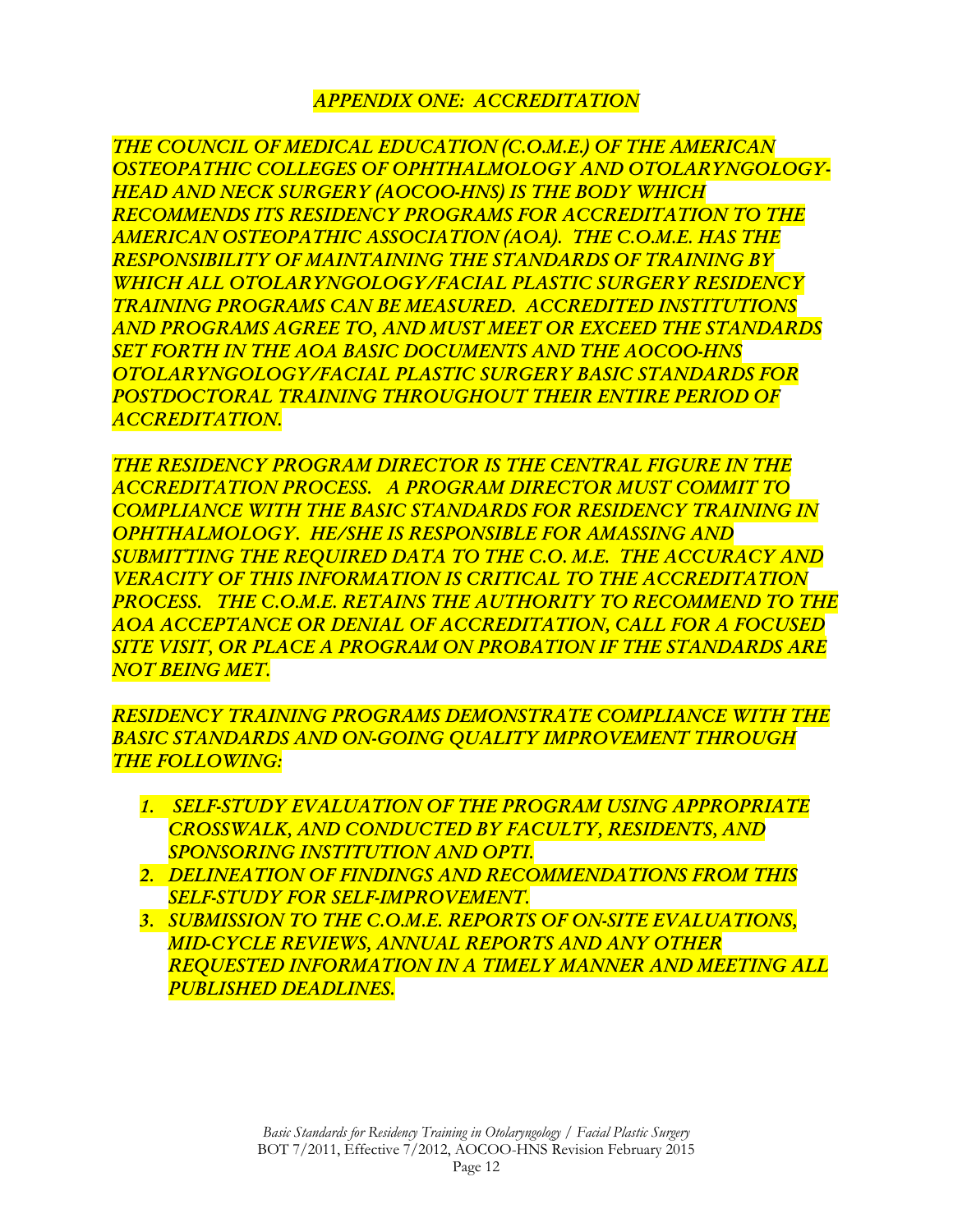# *APPENDIX TWO: SCHOLARLY ACTIVITY POINT RECOMMENDATIONS*

- *3 POINTS FOR A PUBLISHED ARTICLE IN A PEER REVIEW JOURNAL*
- *2 POINTS FOR AN UNPUBLISHED ARTICLE REQUIRING IRB APPROVAL*
- *2 POINTS FOR PRESENTING A WORKSHOP AT A NATIONAL MEETING*
- *1 POINT FOR PRESENTING A LECTURE AT A NATIONAL MEETING*
- *1 POINT FOR PRESENTING A POSTER AT A NATIONAL MEETING*
- *1 POINT FOR A NON-PUBLISHED PAPER CONFORMING TO THE PAPER REQUIREMENTS*
- *1 POINT FOR COMPLETION OF A COURSE IN STATISTICS, WRITING SKILLS, EDITORIAL COURSES OR RESEARCH SKILLS COURSE*